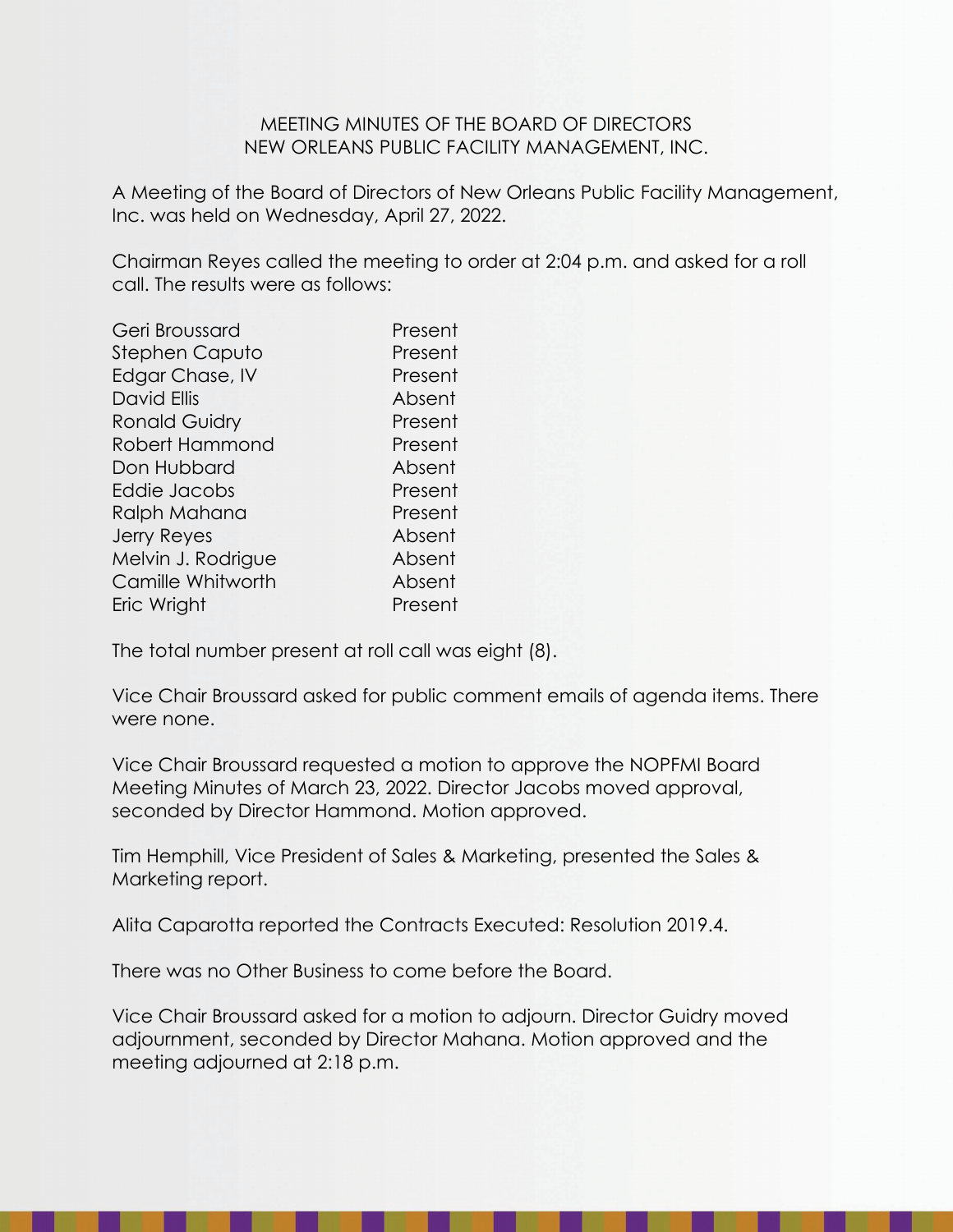ATTEST: \_\_\_\_\_\_\_\_\_\_\_\_\_\_\_\_\_\_\_\_\_\_\_\_\_\_\_\_\_\_\_\_\_\_\_\_\_\_\_\_\_\_\_\_

CAMILLE WHITWORTH, SECRETARY

------------

:af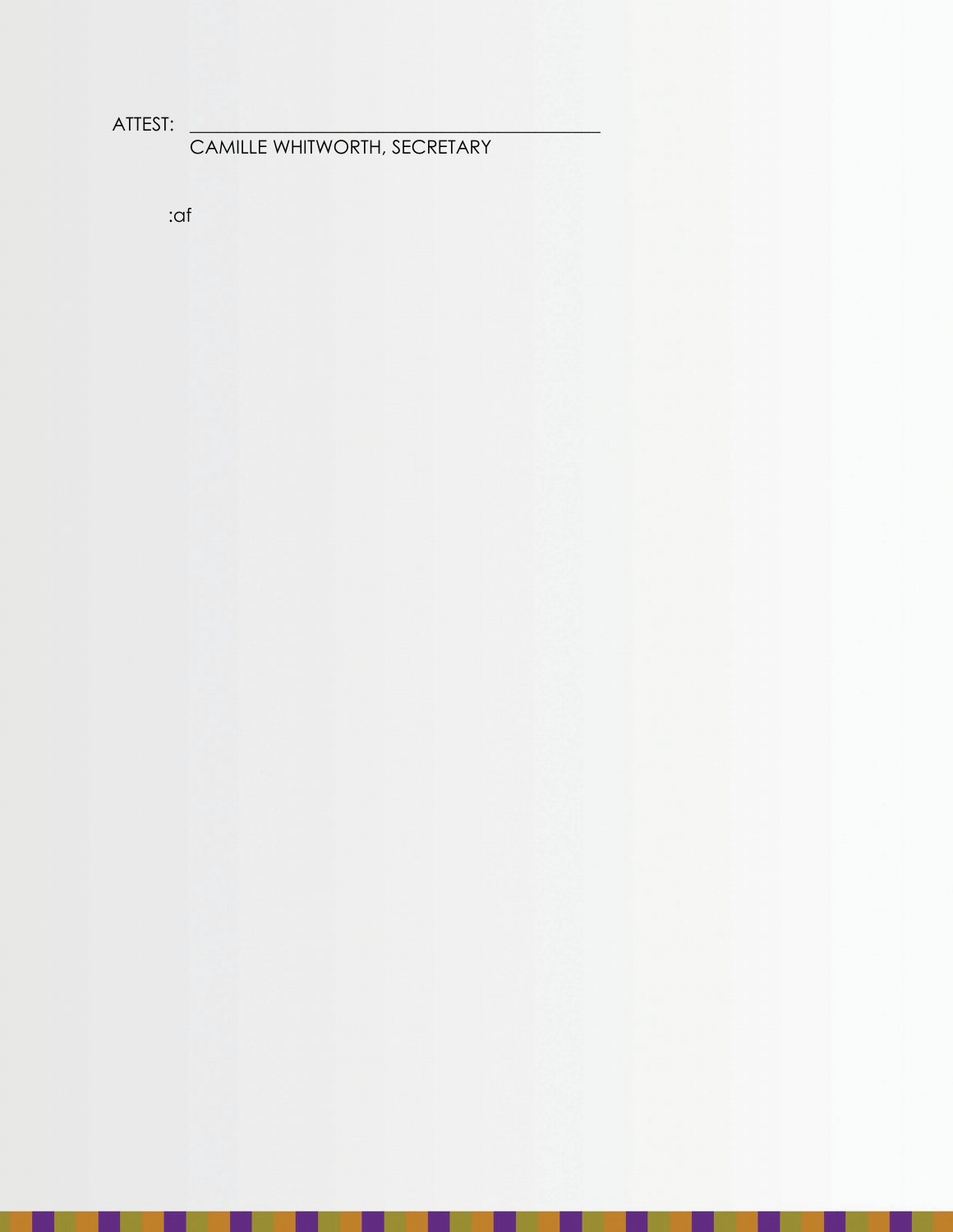## MEETING MINUTES OF THE BOARD OF COMMISSIONERS ERNEST N. MORIAL NEW ORLEANS EXHIBITION HALL AUTHORITY

A Meeting of Ernest N. Morial New Orleans Exhibition Hall Authority was held on Wednesday, April 27, 2022.

President Reyes called the meeting to order at 2:19 p.m. and asked for a roll call. The results were as follows:

| Geri Broussard       | Present |
|----------------------|---------|
| Stephen Caputo       | Present |
| Edgar Chase, IV      | Present |
| <b>David Ellis</b>   | Absent  |
| <b>Ronald Guidry</b> | Present |
| Robert Hammond       | Present |
| Don Hubbard          | Absent  |
| Eddie Jacobs         | Present |
| Ralph Mahana         | Present |
| <b>Jerry Reyes</b>   | Absent  |
| Melvin J. Rodrigue   | Absent  |
| Camille Whitworth    | Absent  |
| Eric Wright          | Present |
|                      |         |

The total number present at roll call was eight (8).

Vice Present Broussard asked for public comment emails of agenda items. There were none.

Vice Present Broussard requested a motion to approve the NOEHA Board Meeting Minutes of March 23, 2022. Commissioner Hammond moved approval, seconded by Commissioner Guidry. Motion approved.

Commissioner Guidry moved approval of Resolution 2022.6 – Approving the Pool of Underwriters and Authorizing the Selection of One or More Underwriters for the Authority's Special Tax Refunding Bonds, Series 2022; Authorizing the Appointment of a Trustee; and Providing for Other Matters in Connection with the Foregoing. Motion seconded by Commissioner Mahana. Motion approved.

The following items were pulled from the consent agenda for further discussion:

Commissioner Jacobs moved approval of Gallo Mechanical, LLC – Hot Water Boiler. Motion seconded by Commissioner Guidry. Motion approved.